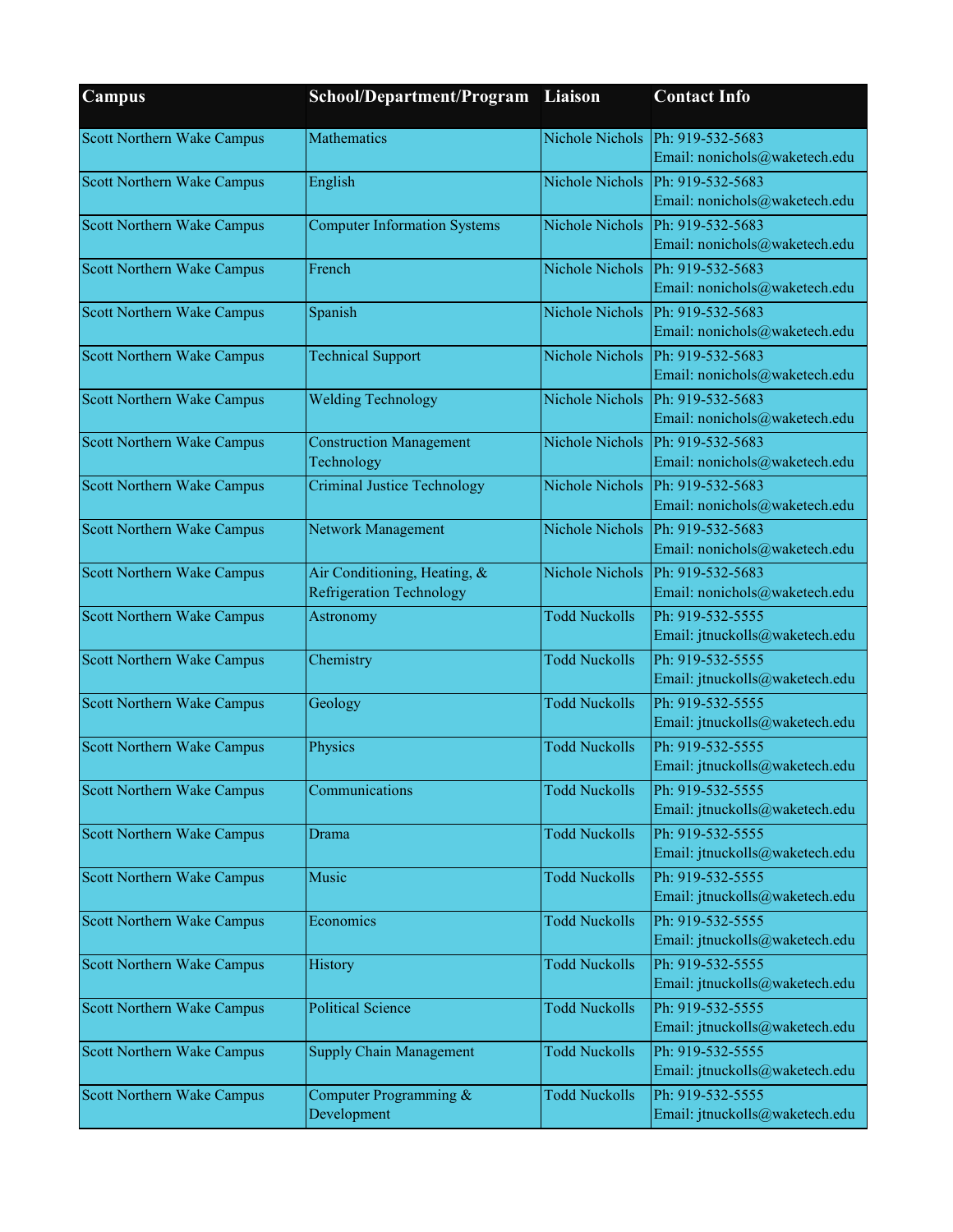| <b>Scott Northern Wake Campus</b> | <b>Biology</b>                    | Jennifer Mincey | Ph: 919-532-5760              |
|-----------------------------------|-----------------------------------|-----------------|-------------------------------|
|                                   |                                   |                 | Email: jmincey1@waketech.edu  |
| <b>Scott Northern Wake Campus</b> | Philosophy                        | Jennifer Mincey | Ph: 919-532-5760              |
|                                   |                                   |                 | Email: jmincey1@waketech.edu  |
| <b>Scott Northern Wake Campus</b> | Anthropology                      | Jennifer Mincey | Ph: 919-532-5760              |
|                                   |                                   |                 | Email: jmincey1@waketech.edu  |
| Scott Northern Wake Campus        | Religion                          | Jennifer Mincey | Ph: 919-532-5760              |
|                                   |                                   |                 | Email: jmincey1@waketech.edu  |
| Scott Northern Wake Campus        | Engineering                       | Jennifer Mincey | Ph: 919-532-5760              |
|                                   |                                   |                 | Email: jmincey1@waketech.edu  |
| Scott Northern Wake Campus        | ACA 122 - College Transfer        | Jennifer Mincey | Ph: 919-532-5760              |
|                                   |                                   |                 | Email: jmincey1@waketech.edu  |
| <b>Scott Northern Wake Campus</b> | Human Resources Management        | Jennifer Mincey | Ph: 919-532-5760              |
|                                   |                                   |                 | Email: jmincey1@waketech.edu  |
| Scott Northern Wake Campus        | Human Resources Administration    | Jennifer Mincey | Ph: 919-532-5760              |
|                                   |                                   |                 | Email: jmincey1@waketech.edu  |
| <b>Scott Northern Wake Campus</b> | <b>Hospitality Management</b>     | Jennifer Mincey | Ph: 919-532-5760              |
|                                   |                                   |                 | Email: jmincey1@waketech.edu  |
| Scott Northern Wake Campus        | Data Storage and Virtualization   | Jennifer Mincey | Ph: 919-532-5760              |
|                                   |                                   |                 | Email: jmincey1@waketech.edu  |
| <b>Scott Northern Wake Campus</b> | Art                               | Suvanida        | Ph: 919-532-5553              |
|                                   |                                   | Duangudom       | Email:                        |
| <b>Scott Northern Wake Campus</b> | Psychology                        | Suvanida        | Ph: 919-532-5553              |
|                                   |                                   | Duangudom       | Email:                        |
| Scott Northern Wake Campus        | Sociology                         | Suvanida        | Ph: 919-532-5553              |
|                                   |                                   | Duangudom       | Email:                        |
| Scott Northern Wake Campus        | Humanities                        | Suvanida        | Ph: 919-532-5553              |
|                                   |                                   | Duangudom       | Email:                        |
| <b>Scott Northern Wake Campus</b> | Marketing                         | Suvanida        | Ph: 919-532-5553              |
|                                   |                                   | Duangudom       | Email:                        |
| Scott Northern Wake Campus        | General Business Administration / | Suvanida        | Ph: 919-532-5553              |
|                                   | <b>Business</b>                   | Duangudom       | Email:                        |
| Scott Northern Wake Campus        | <b>Global Business Management</b> | Suvanida        | Ph: 919-532-5553              |
|                                   |                                   | Duangudom       | Email:                        |
| Scott Northern Wake Campus        | <b>Health and Fitness Science</b> | Suvanida        | Ph: 919-532-5553              |
|                                   |                                   | Duangudom       | Email:                        |
| Scott Northern Wake Campus        | Human Services Technology         | Suvanida        | Ph: 919-532-5553              |
|                                   |                                   | Duangudom       | Email:                        |
| Scott Northern Wake Campus        | Culinary/Baking & Pastry Arts     | Suvanida        | Ph: 919-532-5553              |
|                                   |                                   | Duangudom       | Email:                        |
| Scott Northern Wake Campus        | <b>Early Childhood Education</b>  | Suvanida        | Ph: 919-532-5553              |
|                                   |                                   | Duangudom       | Email:                        |
| Southern Wake Campus              | Fine arts                         | David Carter    | Ph: 919-866-5645              |
|                                   |                                   |                 | Email: dlcarter2@waketech.edu |
| Southern Wake Campus              | Architecture                      | David Carter    | Ph: 919-866-5645              |
|                                   |                                   |                 | Email: dlcarter2@waketech.edu |
| Southern Wake Campus              | Advertising and Graphic Design    | David Carter    | Ph: 919-866-5645              |
|                                   |                                   |                 | Email: dlcarter2@waketech.edu |
|                                   |                                   |                 |                               |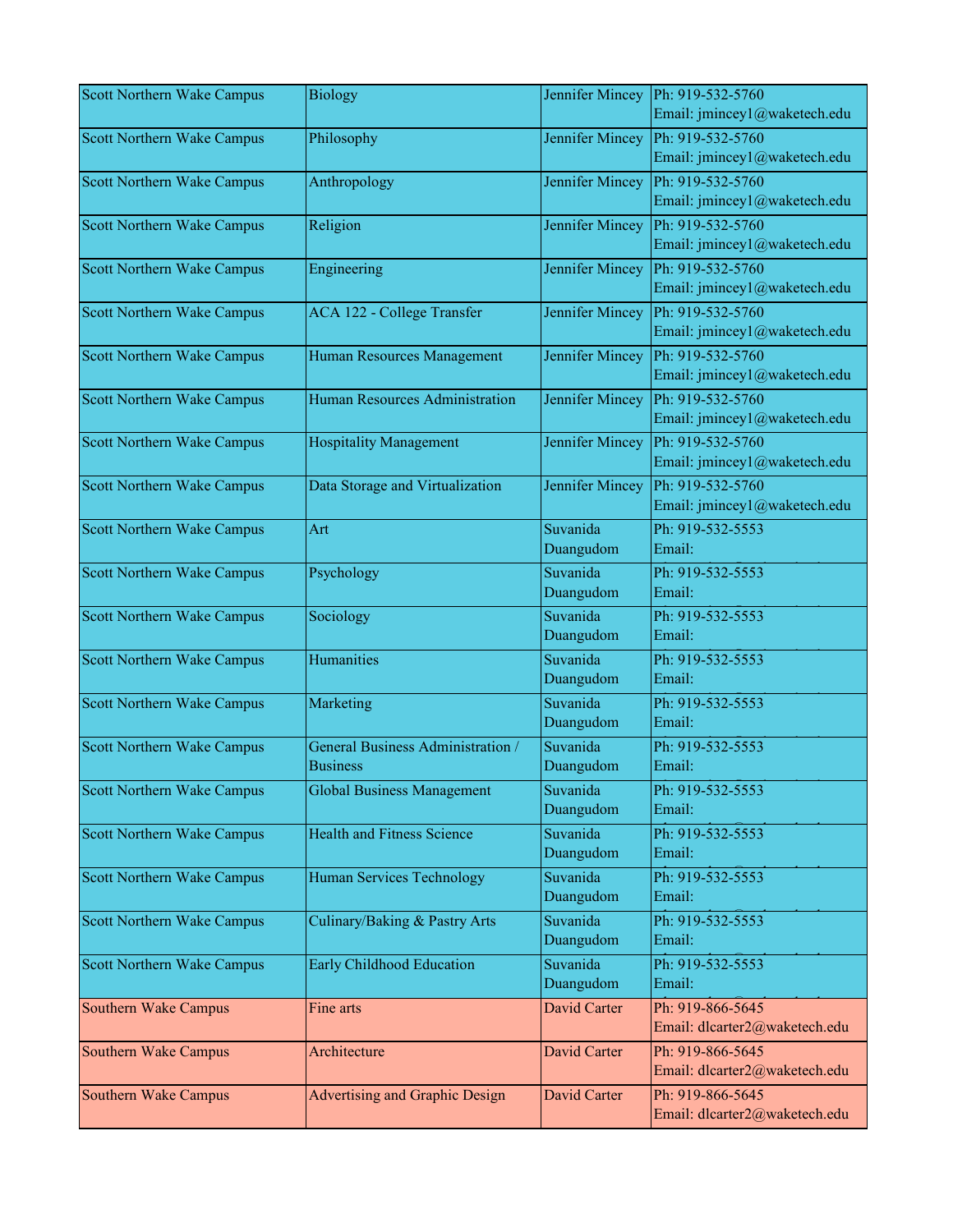| Southern Wake Campus         | <b>EFL/ESL</b>                       | <b>David Carter</b>  | Ph: 919-866-5645<br>Email: dlcarter2@waketech.edu |
|------------------------------|--------------------------------------|----------------------|---------------------------------------------------|
|                              |                                      |                      |                                                   |
| Southern Wake Campus         | History                              | <b>Jake Ellis</b>    | Ph: 919-866-5651<br>Email: jmellis@waketech.edu   |
| Southern Wake Campus         | Psychology                           | <b>Jake Ellis</b>    | Ph: 919-866-5651                                  |
|                              |                                      |                      | Email: jmellis@waketech.edu                       |
| Southern Wake Campus         | Sociology                            | <b>Jake Ellis</b>    | Ph: 919-866-5651                                  |
|                              |                                      |                      | Email: jmellis@waketech.edu                       |
| Southern Wake Campus         | Communications                       | <b>Jake Ellis</b>    | Ph: 919-866-5651                                  |
|                              |                                      |                      | Email: jmellis@waketech.edu                       |
| <b>Southern Wake Campus</b>  | Humanities                           | <b>Jake Ellis</b>    | Ph: 919-866-5651                                  |
|                              |                                      |                      | Email: jmellis@waketech.edu                       |
| Southern Wake Campus         | Politics/POL                         | <b>Jake Ellis</b>    | Ph: 919-866-5651                                  |
|                              |                                      |                      | Email: jmellis@waketech.edu                       |
| Southern Wake Campus         | English                              | Paula Hartman        | Ph: 919-866-5651                                  |
|                              |                                      |                      | Email: pahartman@waketech.edu                     |
| <b>Southern Wake Campus</b>  | Anthropology                         | Paula Hartman        | Ph: 919-866-5651                                  |
|                              |                                      |                      | Email: pahartman@waketech.edu                     |
| Southern Wake Campus         | Sociology                            | Paula Hartman        | Ph: 919-866-5651                                  |
|                              |                                      |                      | Email: pahartman@waketech.edu                     |
| Southern Wake Campus         | Psychology                           | Paula Hartman        | Ph: 919-866-5651                                  |
|                              |                                      |                      | Email: pahartman@waketech.edu                     |
| Southern Wake Campus         | History                              | Laurie Williams      | Ph: 919-866-5642                                  |
|                              |                                      |                      | Email: lwilliams5@waketech.edu                    |
| Southern Wake Campus         | Programming and Information          | Laurie Williams      | Ph: 919-866-5642                                  |
|                              | Sciences                             |                      | Email: lwilliams5@waketech.edu                    |
| Southern Wake Campus         | <b>Culinary Arts</b>                 | Laurie Williams      | Ph: 919-866-5642                                  |
|                              |                                      |                      | Email: lwilliams5@waketech.edu                    |
| Southern Wake Campus         | Simulation/ Game Design              | Laurie Williams      | Ph: 919-866-5642                                  |
|                              |                                      |                      | Email: lwilliams5@waketech.edu                    |
| Perry Health Sciences Campus | <b>Medical Laboratory Technology</b> | Anita Young          | Ph: 919-747-0003                                  |
|                              |                                      |                      | Email: aryoung@waketech.edu                       |
| Perry Health Sciences Campus | Nursing                              | Anita Young          | Ph: 919-747-0003                                  |
|                              |                                      |                      | Email: aryoung@waketech.edu                       |
| Perry Health Sciences Campus | <b>Pharmacy Technology</b>           | Anita Young          | Ph: 919-747-0003                                  |
|                              |                                      |                      | Email: aryoung@waketech.edu                       |
| Perry Health Sciences Campus | <b>Medical Assisting</b>             | <b>Brian Clossey</b> | Ph: 919-747-0013                                  |
|                              |                                      |                      | Email: bclossey@waketech.edu                      |
| Perry Health Sciences Campus | Radiography                          | <b>Brian Clossey</b> | Ph: 919-747-0013                                  |
|                              |                                      |                      | Email: bclossey@waketech.edu                      |
| Perry Health Sciences Campus | Therapeutic Massage                  | <b>Brian Clossey</b> | Ph: 919-747-0013                                  |
|                              |                                      |                      | Email: bclossey@waketech.edu                      |
| Perry Health Sciences Campus | <b>Dental Assisting</b>              | <b>Burnette Bell</b> | Ph: 919-747-0016                                  |
|                              |                                      |                      | Email: blbell@waketech.edu                        |
| Perry Health Sciences Campus | Dental Hygiene                       | <b>Burnette Bell</b> | Ph: 919-747-0016                                  |
|                              |                                      |                      | Email: blbell@waketech.edu                        |
| Perry Health Sciences Campus | <b>Emergency Medical Science</b>     | <b>Burnette Bell</b> | Ph: 919-747-0016                                  |
|                              |                                      |                      | Email: blbell@waketech.edu                        |
|                              |                                      |                      |                                                   |